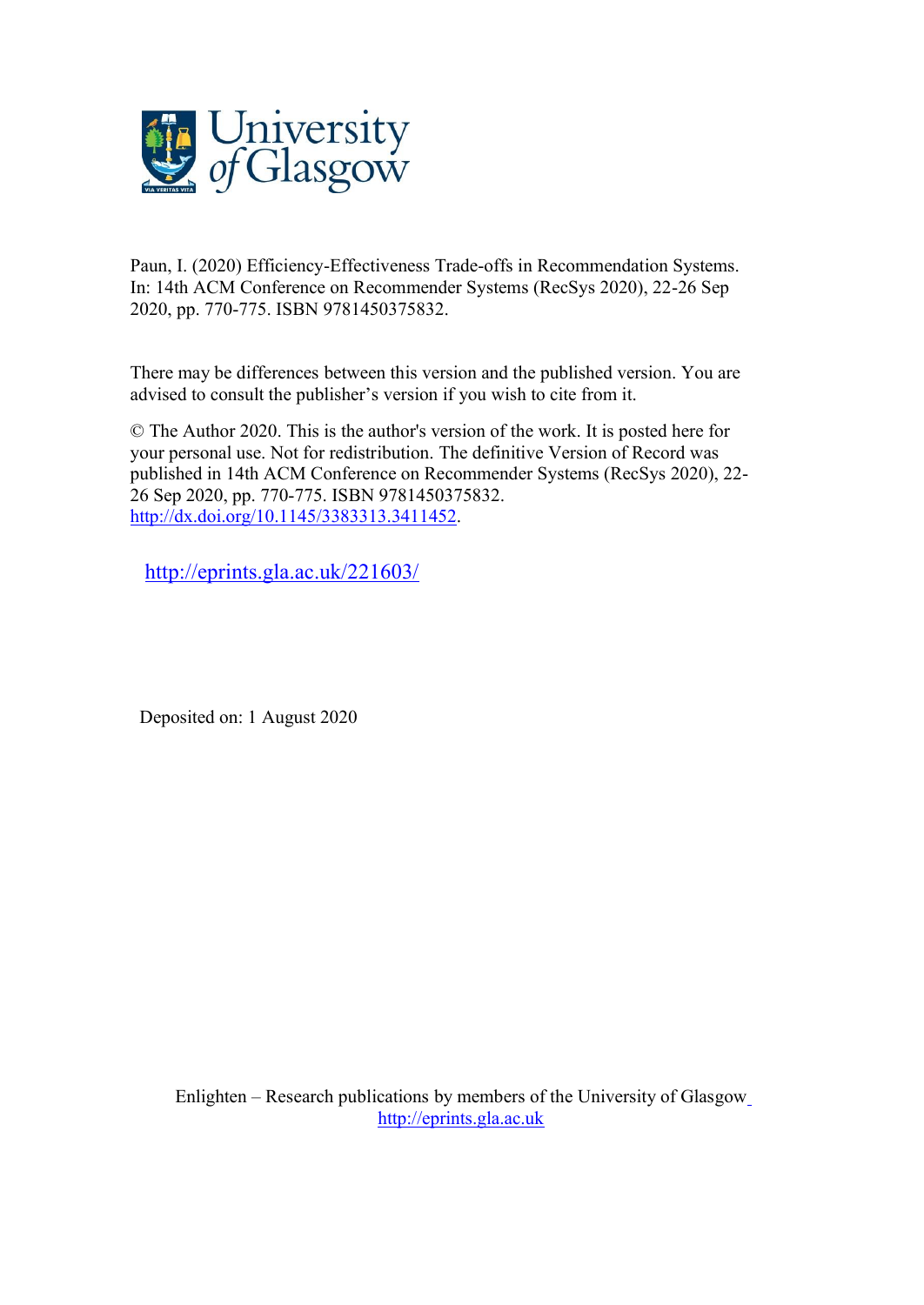# Efficiency-Effectiveness Trade-offs in Recommendation Systems

Iulia Paun University of Glasgow Glasgow, UK iulia.paun@glasgow.ac.uk

### ABSTRACT

Throughout the years, numerous recommendation algorithms have been developed to address the information filtering problem by leveraging users' tastes through implicit or explicit feedback. In this paper, we present the work undertaken as part of a PhD thesis focused on exploring new evaluation dimensions centred around the efficiency-effectiveness trade-offs present in state-ofthe-art recommendation systems. Firstly, we highlight the lack of efficiency-oriented studies and we formulate the research problem. Then, we propose a mapping of the design space and a classification of the recommendation algorithms/models with respect to salient attributes and characteristics. At the same time, we explain why and how assessing the recommendations on an accuracy versus training cost curve would advance the current knowledge in the area of evaluation, as well as open new research avenues for exploring parameter configurations within well-known algorithms. Finally, we make the case for a comprehensive methodology that incorporates predictive efficiency-effectiveness models, which illustrate the performance and behaviour of the recommendation systems under different recommendation tasks, while satisfying user-defined quality of service constraints and goals.

### CCS CONCEPTS

• Information systems  $\rightarrow$  Recommender systems; *Evaluation of retrieval results*.

### **KEYWORDS**

Recommendation systems; efficiency/effectiveness methodology; benchmark and evaluation framework.

#### ACM Reference Format:

Iulia Paun. 2020. Efficiency-Effectiveness Trade-offs in Recommendation Systems. In *Fourteenth ACM Conference on Recommender Systems (RecSys '20), September 21–26, 2020, Virtual Event, Brazil.* ACM, New York, NY, USA, [6](#page-6-0) pages.<https://doi.org/10.1145/3383313.3411452>

### 1 INTRODUCTION

In the past decade, machine learning models have become a critical part of large scale analytics frameworks. This has also been extended to retrieval and recommendation systems. Nevertheless, the constant growth of the input data impacts the efficiency of the models, as more training resources are required to attain a good

*RecSys '20, September 21–26, 2020, Virtual Event, Brazil* © 2020 Copyright held by the owner/author(s). ACM ISBN 978-1-4503-7583-2/20/09. <https://doi.org/10.1145/3383313.3411452>

level of effectiveness. While most of the current work is contributing improved models that achieve high accuracy, limited research has addressed their performance and scalability, which remain open problems in the field.

The evaluation of recommendation systems spans across multiple dimensions, such as accuracy, relevance, novelty, diversity, as well as user and content providers' satisfaction. Over the years, the literature has established how one can evaluate the recommendations along these dimensions and what tools/metrics can be used. However, the diversity of the approaches and their corresponding implementations make it difficult to compare across them and against new models. Baselines are often used to alleviate this problem, but how these are selected is not always trivial due to a large design space with many variables (e.g., recommendation task, algorithms and data structures, datasets, etc.). For example, if someone proposes a new highly scalable algorithm, what baselines will be used to prove its efficiency. The same holds true for solutions that aim to improve effectiveness/accuracy.

This research focuses on defining and addressing the efficiencyeffectiveness trade-offs within popular state-of-the-art recommendation systems, through the following goals and contributions: *(a) devise a benchmark and evaluation framework* that compares various implicit, explicit, and deep learning based recommendation algorithms; *(b) build a cost model* that quantifies the efficiency of the aforementioned approaches; *(c) provide an evaluation methodology* that augments current effectiveness metrics to include quality of service constraints, as well as training costs.

Recommendation systems (RS) come in different forms and implement various approaches. The three main categories of classifying them are collaborative filtering (CF), content-based or cognitive filtering (CBF), and hybrid (i.e., CF combined with CBF). Alternatively, RS can be distinguished with respect to the type of feedback (implicit or explicit) used in the input data. Furthermore, RS use a number of different techniques to produce recommendations, including, but not limited to, matrix factorisation, K-nearest neighbours, deep learning, etc. Each of these methods spans different implementations and optimisation schemes making it difficult to decide which version to include as a baseline. Consequently, the need for a *benchmark and evaluation framework* that includes popular state-of-the-art recommendation algorithms arises. This framework will highlight how existing solutions perform across several dimensions, making the baseline selection process easier when a new RS is developed, since researchers will know which algorithms to select for comparison. Additionally, this framework can also be augmented with well-known datasets and evaluation metrics.

As previously described, the efficiency of the recommendation systems is often omitted in the evaluation studies. Beel et al. [\[1\]](#page-5-0) highlighted that many papers do not report the runtimes of the

Permission to make digital or hard copies of part or all of this work for personal or classroom use is granted without fee provided that copies are not made or distributed for profit or commercial advantage and that copies bear this notice and the full citation on the first page. Copyrights for third-party components of this work must be honored. For all other uses, contact the owner/author(s).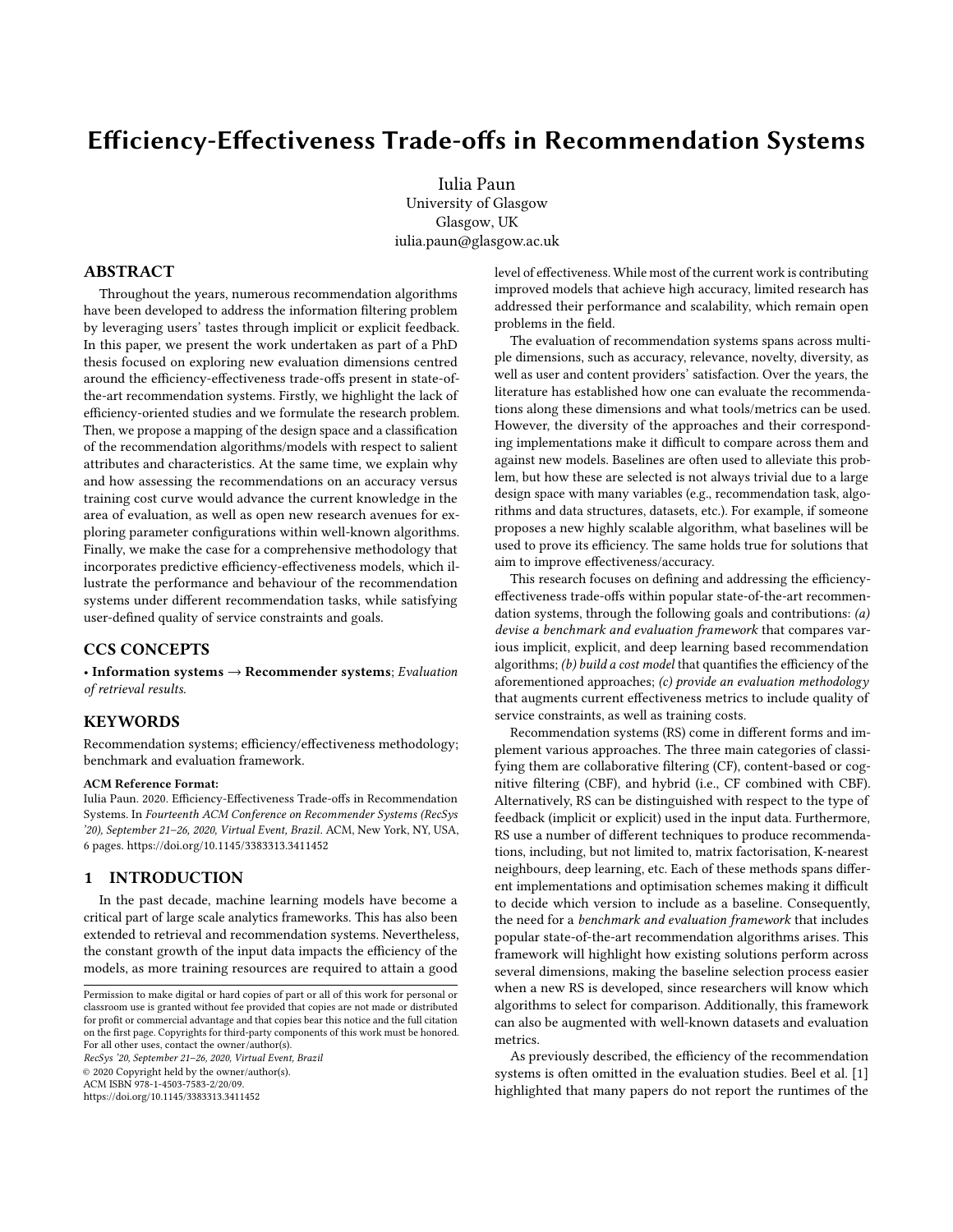proposed algorithms and often the computational complexity is not discussed. These aspects play a critical role for the content providers, who deal with large volume of data and need to produce recommendations for their users in near-real-time. Therefore, we propose to capture the efficiency of the algorithms included the aforementioned framework through a *cost model* that reports on the algorithmic complexity and estimates the resource consumption (e.g., runtime, memory footprint) with respect to the size and the characteristics (e.g., sparsity) of the input data.

There is an ongoing discussion in the research community regarding the resource consumption of certain approaches (e.g., deep learning) with respect to their accuracy [\[20,](#page-5-1) [30\]](#page-5-2). This motivates the last main contribution of the PhD, namely an *evaluation methodology* that exploits the efficiency-effectiveness trade-offs within machine learnt models for recommendation systems. As part of this thread of research, we aim to provide accuracy versus training cost curves for the algorithms included in the benchmark framework, and answer questions similar to the following ones: Given an algorithm A, in the family of recommendation systems B, how long does it take to train on input C to achieve a fixed effectiveness D (e.g., RMSE of 0.5, precision@K of 80%, etc.)? Given X hours of CPU time or a memory footprint Y, what is the maximum accuracy D that algorithm A, in the family of recommendation systems B, can achieve on input C? This would allow researchers and practitioners to plan their experimental work, while maximising the available computational resources. Additionally, with the proposed methodology, content providers would be able to know when a model has achieved a satisfactory level of training to provide adequate recommendations or how much data is required to meet a predefined accuracy value.

### 2 RELATED WORK

Recommendation systems have been traditionally used to address the information overload problem, in which users have to make a decision while they are being faced with a multitude of choices/options. Suggesting relevant items to users has often been described as a recommendation task [\[27\]](#page-5-3), which has been further expanded as an optimisation problem. In these settings, success is usually defined as finding the set of items that maximises the interest of a user or helps him/her in the decision process. This has been achieved by leveraging users' preferences [\[25\]](#page-5-4), stated either explicitly, through ratings, or implicitly through views, clicks, etc., and by recommending items that are either (a) similar to other items (CBF) [\[32\]](#page-6-1) or (b) items that have been consumed by similar users (CF) [\[29\]](#page-5-5). There are also studies [\[18,](#page-5-6) [23,](#page-5-7) [24\]](#page-5-8) which combined these two approaches to improve the quality of the recommendations.

The literature shows that recommendation algorithms can be evaluated using several approaches, methodologies, and metrics. One of the first dimensions for assessing the quality of a recommen-dation is accuracy [\[13\]](#page-5-9), defined as the number of relevant items recommended to the user. Accuracy increases or decreases based on the users' perceived usefulness of the recommendations. This is often a challenge for modelling the users' interests and needs, since they may have different backgrounds or level of expertise, look for information in different ways [\[28\]](#page-5-10), or are placed in various

contexts [\[6\]](#page-5-11). Additionally, it has been demonstrated that accuracy is often linked with the level of coverage in the items collection  $[10]$ .

The second dimension on which we can assess recommendations is related to the users' satisfaction. Given the abundance of choices that users face every day, it is often incorrect to assume that an accurate recommendation will also be a satisfactory one. Aspects such as serendipity [\[9\]](#page-5-13), novelty and diversity [\[4\]](#page-5-14) of the recommended items play a critical role in the users' satisfaction. Furthermore, under the same recommendation task, different demographic groups may attain various levels of satisfaction [\[2\]](#page-5-15). The time and effort users spend to get their recommendations also impacts their satisfaction, since in some platforms they need to build a profile with goals and interests, while in other systems these are inferred automatically.

The third dimension for evaluating recommendation systems is the satisfaction of the content/recommendation providers. While it is generally agreed that providers are satisfied when their customers/users are happy, there are other aspects that can impact the providers' satisfaction. One of the main challenges faced by content/recommendation providers is the cost versus the available resources [\[27\]](#page-5-3), such as labour, CPU usage, memory, disk space, etc. This is why most providers will look into algorithms optimisation schemes to achieve high computational efficiency, while the effectiveness of the recommendations is not impacted too much. To the best of our knowledge there is no algorithm/solution that does well in all three evaluation dimensions. This is why we believe that exploring and addressing the efficiency-effectiveness tradeoffs within popular recommendation systems is a very interesting problem.

In order to compare across approaches using the three dimensions described above, we need to be able to quantify them. The efficiency of a system is often measured through metrics such as runtime (CPU usage), memory footprint, disk I/O, page faults, band-width, response time, latency [\[7\]](#page-5-16), while its effectiveness is weighted through accuracy, novelty, precision, etc. In the area of recommendation systems, there are three main evaluation techniques: (a) user studies,  $(b)$  online evaluations, and  $(c)$  offline evaluations.

For user studies, users actively provide feedback, often quantified as ratings, on the recommendations produced by various algorithms. Then, each solution is assessed through its rating, where a higher rating means a better approach [\[27\]](#page-5-3). In online evaluations, the recommendations are presented to users in real-time, and their engagement with the recommended items is measured through the number of clicks. In these settings, the performance of the systems/models is compared through click-through rates, where higher means better [\[27\]](#page-5-3). Lastly, in offline evaluations algorithms are assessed against offline datasets using the following technique: the models/algorithms are trained on one part of the data, while some information is being withheld (e.g., K-fold cross-validation, leave-one-out), often described as testing data. Then, the trained models/algorithms are evaluated based on how well they perform in a recommendation task using the testing data [\[27\]](#page-5-3). While all three evaluation approaches ((a), (b), and (c)) have their advantages and limitations, offline studies are the most common, due to the large availability of offline data, as well as the low cost setup. User studies and online evaluations provide more insights into how and why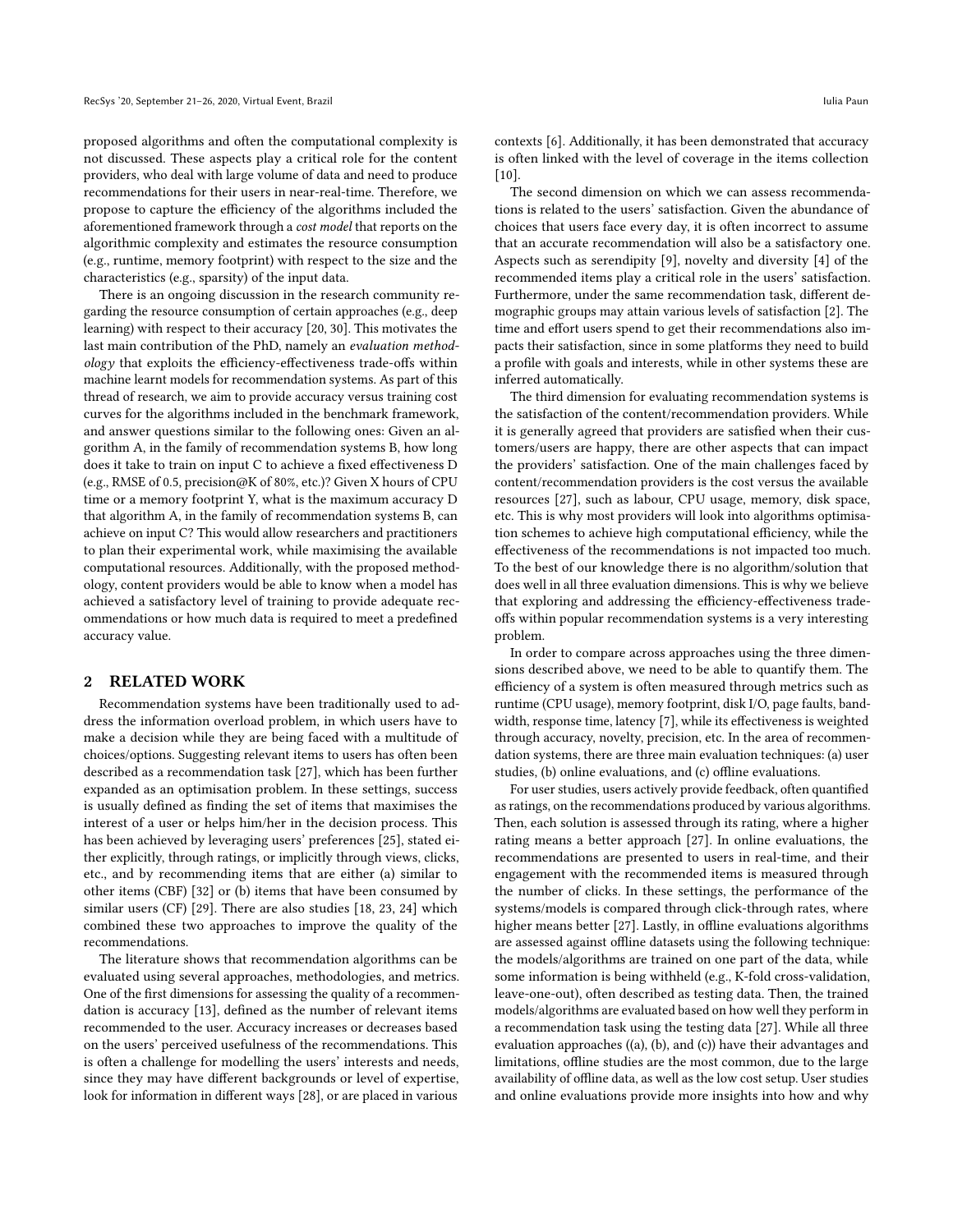a solution is good/bad/satisfactory/cumbersome, but also require more expensive resources (e.g., user participation and availability). This is why their prevalence is lower in the literature and research community.

# 3 RESEARCH METHODOLOGY AND DIRECTIONS

This section describes the datasets and evaluation metrics that will be used in the PhD work and illustrates what RS algorithms we have investigated so far, as well as which ones will be used as part of future directions. Then, the scope of the thesis is described, focusing on the main contributions and research goals. Finally, we present a number of research questions that will be addressed as part of the experimental work.

### 3.1 Datasets and Evaluation Metrics

As part of the experimental apparatus, we firstly included the well-known *MovieLens* collection [\[12\]](#page-5-17), which contains scores in range of 1 to 5 that describe users' preferences with respect to a suite of items/films. Based on the number of ratings, MovieLens comes in four different datasets: the biggest 20M - containing 20M ratings, followed by 10M, 1M, and the smallest - 100K ratings. Since explicit data is less frequent in real-life scenarios, we have also looked into implicit datasets, such as the *Last FM* dataset [\[3\]](#page-5-18), which contains implicit feedback about songs in the form of play-count, but also friendship relationships among users. Another dataset which we used is the *GoodBooks 10K* [\[33\]](#page-6-2), which combines both implicit and explicit information. Similarly to Movielens, GoodBooks 10K contains explicit ratings of books, but also implicit interactions, such as books assigned to shelves by users. Lastly, we will also consider using the *Yelp* collection [\[17\]](#page-5-19), containing information and reviews about businesses across 11 metropolitan areas in 4 countries.

The evolution of recommendation systems and models has also brought new insights into how they are being evaluated. Initially, error-based metrics, such as RMSE and MAE, were used to determine the quality of the recommendations. These have been highly used in rating prediction tasks. Then, the relevance of the recommended content was assessed through Information Retrieval (IR) metrics@K, such as precision, recall, F1 score, and normalised discounted cumulative gain (NDCG), where K is the number of recommended items. These metrics are commonly found in ranking tasks. Other research avenues pursued additional evaluation dimensions, such as novelty, diversity, robustness, and serendipity [\[27\]](#page-5-3). Due to the large number of metrics and their variety, it has been agreed that a model/algorithm cannot attain good scores for every evaluation approach [\[11\]](#page-5-20).

For the work undertaken in this PhD, we will focus on offline evaluation tasks, using a combination of the aforementioned metrics, depending on the nature of the recommendation task. For measuring the effectiveness of the studied algorithms, when a metric does not have a value in a finite interval/range (e.g., RMSE, MAE), we will use normalisation techniques to ensure that the reported results are (a) reproducible and (b) comparable with other works. Additionally, we aim to advance the current knowledge about the recommendation systems' efficiency, by carrying out exhaustive

performance evaluation studies, which capture metrics such as CPU time, memory footprint, disk I/O, etc. Where possible, for both effectiveness and efficiency, we will compare our findings with the results reported in the literature.

## 3.2 Recommendation Algorithms and Frameworks

Due to the multitude of recommendation systems and approaches, we started mapping out the design space, and we identified three main areas: *explicit* algorithms, *implicit* algorithms, and *deep learning* based algorithms/models. For each category, we aim to select state-of-the-art representatives that will be studied and included in the benchmark and evaluation framework. So far, we have explored a number of popular explicit recommendation algorithms, such as *(i)* baseline, *(ii)* K-nearest neighbours based, *(iii)* variants of matrix factorisation, *(iv)* slope based, and *(v)* co-clustering approaches. For the explicit feedback recommendations, we used the algorithms' implementations provided by the Surprise framework [\[16\]](#page-5-21).

As part of the implicit algorithms, we considered well-known representatives, including, but not limited to Alternating Least Squares (ALS) [\[14\]](#page-5-22), Bayesian Personalized Ranking (BPR) [\[26\]](#page-5-23), and Logistic Matrix Factorization (LMF) [\[21\]](#page-5-24). The implementation of these algorithms is available through the Implicit Python library [\[8\]](#page-5-25). For deep learning recommendation systems, we would like to start with the models included in the Spotlight framework [\[22\]](#page-5-26). Given the large number of recommendation frameworks and libraries, prior to including any algorithm in the proposed benchmark and evaluation framework, we will seek guidance from a panel of RS and IR experts on what are the most used or the state-of-the-art implementations.

### 3.3 Research Agenda

The scope of this thesis is threefold: firstly, we aim to set the design space by including a large spectrum of well-known recommendation systems, which will be classified and grouped by non-obvious characteristics, such as algorithmic complexity, internal representation of input data, sets of computations, etc.; secondly, we aim to advance the knowledge in the efficiency of the recommendations, by studying the performance of the models, under different constraints and various inputs sizes; finally, we would like to provide a mapping of the aforementioned recommendation algorithms on an accuracy versus cost of training curve, by exploiting the efficiency-effectiveness trade-offs and limitations present in the implementations, exploring new parameter configurations, and formalising potential improvements/optimisations.

The first step towards achieving a good understanding of the recommendation systems' performance is to conduct an *exhaus*tive efficiency study of the algorithms, which analyses their features, characteristics, and behaviour with respect to different recommendation tasks and contexts. The outcome of this goal will consist in a *benchmark and evaluation framework* for popular stateof-the-art recommendation algorithms. We will start by classifying the selected candidates into "families" of recommendation algorithms, by taking into consideration aspects such as the filtering approach (e.g., CF, CBF, hybrid), how the data is structured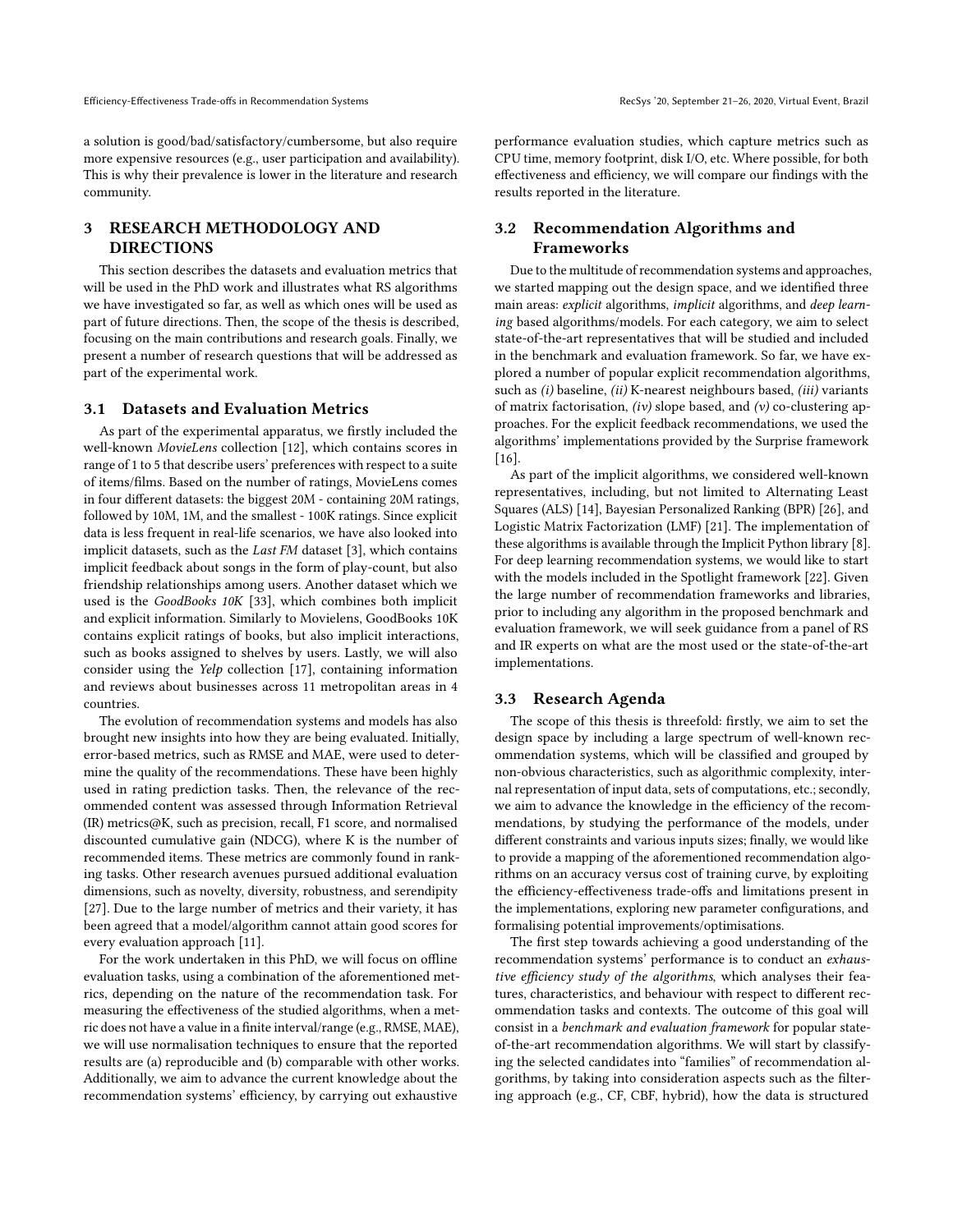and represented internally (e.g., matrices, feature vectors, etc.), as well as the main method for producing the recommendations (e.g., matrix factorisation, neighbourhood based, slope schemes, etc.). Then, we will extend this classification using other dimensions such as computational complexity, growth rate of training cost based on different input sizes, and memory consumption. This will be achieved by exploring the algorithms' performance on datasets with various properties (e.g., different users/items sizes, sparsity), allowing us to gain fresh insights into their efficiency, and highlight potential biases that may arise from different configurations (e.g., neighbourhood sizes, number of feature vectors, convergence rates, number of neurons and layers in deep learning models, etc.).

The second part of the thesis will focus on *building cost models that quantify the efficiency of recommendation systems, and predict their training overhead* on different types of inputs. We believe this is a major ongoing problem in the research community, as often the runtimes of the algorithms can differ by a significant factor  $[1]$ , with extreme cases of algorithms requiring 600 times more CPU time than others [\[15\]](#page-5-27). This problem is directly impacting the content providers, who need to produce recommendations for a large number of users using an increasing collection of items. Therefore, the choice of the recommendation algorithms is critical, as their efficiency can determine whether they will be used in production environments. As part of the efficiency cost model, we already investigated the performance of easily explainable recommendation algorithms, such as explicit collaborative filtering (CF) representatives. As expected, we observed that some approaches yielded similar effectiveness (i.e., RMSE) results, while their training cost was significantly different. Additionally, we devised *expected runtime prediction models* that learn the hidden factors in the complexity of the aforementioned algorithms by computing curve fitting primitives. To achieve this, we have incorporated the big-O (worst case) complexity [\[5\]](#page-5-28) into the prediction models, which provided initial insights into the consumed CPU time. However, in some cases, using the big-O complexity did not produce accurate results for predicting the expected training runtimes. We aim to address this limitation by refining the complexity equations to match big- $\Theta$ [\[5\]](#page-5-28), which asymptotically bounds a function from above and below. This approach has proven to be more reliable for predicting the expected runtime of the algorithms, but it is also harder to model, since the big- $\Theta$  equations are not always trivial to derive, and sometimes are bound to specific implementation details. We aim to augment this work by also looking into automatic complexity analysis tools that can be used for runtime modelling and prediction. We envision to wrap up these contributions as a suite of *e*!*ciency cost models* that are based on *approximating probabilistic analysis*, through *adaptive sampling strategies*, which predict the expected runtime of a given recommendation algorithm over an input/dataset.

Another goal that ties into the benchmark and evaluation framework, as well as the efficiency cost models is related to devising a *dynamic sampling methodology*. In order to develop reliable runtime prediction models, we asked ourselves how many samples and how large should they be in order to get a representative measure of the algorithms' runtimes. For drawing the samples, we propose a strategy similar to bootstrapping [\[19\]](#page-5-29) (without replacement) and

Monte Carlo rejection sampling [\[31\]](#page-6-3). Furthermore, the number of samples we draw should be adaptive and based on (a) a user-defined *upper limit* and *(b) a user-de*"*ned accuracy/error threshold*. Ideally, we would like to have a number of samples that provides a good accuracy for the runtime cost models. However, we should not use too many samples, such that their total runtime would be larger than the runtime of training the algorithms on the full dataset. As part of this goal, we aim to contribute an *adaptive sampling algorithm*, which computes the optimal bound on the number of samples needed in the aforementioned *(a)* and *(b)* scenarios. The proposed algorithm will also incorporate "smart" outlier detection mechanisms, and will be able to handle predefined constraints (e.g., maximum time quota).

Finally, the last part of the PhD will cover the *efficiency-effectiveness evaluation methodology* that will provide fresh insights into the usability of the studied recommendation algorithms on a larger scale, by classifying them using new dimensions, such as their computational performance, and plotting them on accuracy versus training cost curves. We would like to augment the current evaluation techniques for recommendation systems, by combining effectiveness metrics (e.g., RMSE, precision, recall, etc.) with complementary ef ficiency metrics (e.g., CPU time, memory footprint, disk I/O), while also addressing and incorporating quality of service goals and constraints (e.g., responses per second). By doing so, we will be able to understand how/why some algorithms scale better than others and how does their accuracy change with respect to different data sizes. Additionally, as a result, we will be able to explore different parameter configurations and tuning approaches, propose improvements/optimisations to current solutions, as well as devise new algorithms.

To crystallise the contributions described above, we will conduct experimental work fuelled by the following research questions:

- Can we formulate complexity equations that describe the efficiency of a given algorithm A, belonging to a family of recommendation systems B, on an input C?
- Given inputs of different sizes and a class of recommendation algorithms (e.g., matrix factorisation based), how do these algorithms scale?
- Does the type of input, and therefore the type of the recommendation algorithm used, impact the efficiency of the system? For example, does it take longer to train a traditional/deep learning based recommendation algorithm?
- Given a set of resource constraints, can we model the quality of service (i.e., responses per second) of a recommendation system?
- Given the efficiency models for different families of recommendation systems, and a fixed set of resource constraints/goals, can we predict the quality/relevance/effectiveness of the recommendations?
- Given an effectiveness goal (i.e., we want a precision@10 of 0.8), can we identify configurations that improve the efficiency of the algorithm (i.e., different parameter tuning approaches, distribute the training to lower the CPU usage)?
- What are the steps that need to be followed in order to maximise the effectiveness/efficiency of a recommendation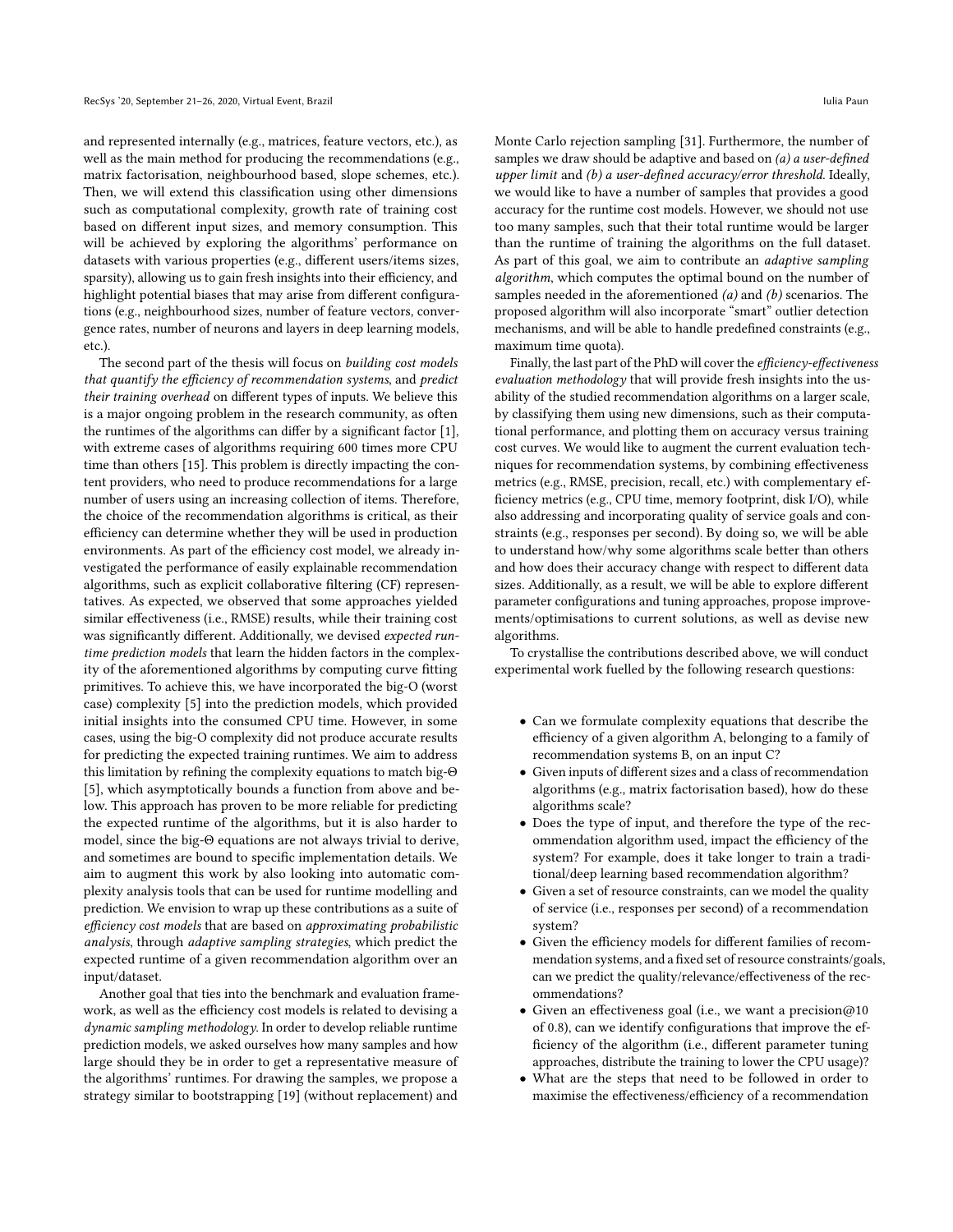system, given a set of available resources, and the quality of service goals/constraints? Can we precompute features of the input that would speed up the training runtime or provide a better accuracy for the recommendations produced?

### 4 CONCLUSIONS

This paper presented the current status and the research goals of a PhD thesis focused on exploring and analysing the inherent efficiency-effectiveness trade-offs within popular recommendation algorithms in offline evaluation settings. Firstly, we described the motivation for these performance assessment studies, driven by the constantly growing data and the long-term feasibility of the algorithms used by content providers. Secondly, we identified the need for a benchmark and evaluation framework that would allow new advances in recommendation models to be compared against state-of-the-art solutions on multiple dimensions. Thirdly, we have proposed an efficiency cost model that predicts the expected runtime of an algorithm on a given input, through approximating probabilistic analysis using dynamic sampling and complexity equations. Lastly, we made the case for extending current evaluation metrics to include efficiency aspects and quality of service constraints, by mapping the algorithms on accuracy versus training cost curves. This would lead towards more comprehensive evaluation approaches, by quantifying both the relevance/quality and the performance of the recommendations on different dimensions, as well as exploring new configurations.

While the preliminary results on the efficiency-effectiveness trade-offs encountered in explicit recommendation systems validate some of our hypotheses, we identified that further research and experiments are required to improve the efficiency cost models that predict the expected runtimes. As part of the short-term future work, we would like to pursue novel avenues for computing the hidden factors in the complexity equations. Then, we aim to expand our studies, models, and methodologies to implicit and deep learning based approaches, as well as formalise the efficiency metrics that will complement the current/traditional ways of evaluating the recommendations.

### ACKNOWLEDGMENTS

This work is conducted under the supervision of Dr Nikos Ntarmos, Dr Craig Macdonald, and Dr Yashar Moshfeghi. I would also like to thank Dr Richard McCreadie and Dr Simon Rogers for their feedback during the annual progression meetings.

The doctoral studies are co-funded by the Erasmus+ Programme of the European Union under the PRIMES project (no. 2016-1-UK01- KA201-024631) and by the UK Government through an EPSRC grant (no. 509668).

#### **REFERENCES**

- <span id="page-5-0"></span>[1] Joeran Beel, Stefan Langer, Marcel Genzmehr, Bela Gipp, Corinna Breitinger, and Andreas Nürnberger. 2013. Research paper recommender system evaluation: a quantitative literature survey. In *Proceedings of the International Workshop on Reproducibility and Replication in Recommender Systems Evaluation*. ACM RecSys, Hong Kong, 15–22.
- <span id="page-5-15"></span>[2] Joeran Beel, Stefan Langer, Andreas Nürnberger, and Marcel Genzmehr. 2013. The impact of demographics (age and gender) and other user-characteristics

on evaluating recommender systems. In *International Conference on Theory and Practice of Digital Libraries*. Springer, Valletta, Malta, 396–400.

- <span id="page-5-18"></span>[3] Thierry Bertin-Mahieux, Daniel P.W. Ellis, Brian Whitman, and Paul Lamere. 2011. The Million Song Dataset. In *Proceedings of the 12th International Conference on Music Information Retrieval (2011)*. ISMIR, Florida, USA, 591–596.
- <span id="page-5-14"></span>[4] Pablo Castells, Neil J Hurley, and Saul Vargas. 2015. Novelty and diversity in recommender systems. In *Recommender systems handbook*. Springer, Boston, MA, USA, 881–918.
- <span id="page-5-28"></span>[5] Thomas H. Cormen, Charles E. Leiserson, Ronald L. Rivest, and Clifford Stein. 2009. *Introduction to Algorithms, Third Edition* (3rd ed.). The MIT Press, Cambridge, Massachusetts.
- <span id="page-5-11"></span>[6] Toon De Pessemier, Simon Dooms, and Luc Martens. 2014. Context-aware recommendations through context and activity recognition in a mobile environment. *Multimedia Tools and Applications* 72, 3 (2014), 2925–2948.
- <span id="page-5-16"></span>[7] Paul Fortier and Howard Michel. 2003. *Computer systems performance evaluation and prediction*. Elsevier, Cambridge, MA, USA.
- <span id="page-5-25"></span>[8] Ben Frederickson. 2016. Fast Python Collaborative Filtering for Implicit Feedback Datasets. [https://github.com/benfred/implicit.](https://github.com/benfred/implicit)
- <span id="page-5-13"></span>[9] Mouzhi Ge, Carla Delgado-Battenfeld, and Dietmar Jannach. 2010. Beyond accuracy: evaluating recommender systems by coverage and serendipity. In *Proceedings of the fourth ACM conference on Recommender systems*. ACM, Barcelona, Spain, 257–260.
- <span id="page-5-12"></span>[10] Nathaniel Good, J Ben Schafer, Joseph A Konstan, Al Borchers, Badrul Sarwar, Jon Herlocker, John Riedl, et al. 1999. Combining collaborative filtering with personal agents for better recommendations. *AAAI/IAAI* 439 (1999), 1–8.
- <span id="page-5-20"></span>[11] Asela Gunawardana and Guy Shani. 2009. A survey of accuracy evaluation metrics of recommendation tasks. *Journal of Machine Learning Research* 10, Dec (2009), 2935–2962.
- <span id="page-5-17"></span>[12] F Maxwell Harper and Joseph A Konstan. 2015. The movielens datasets: History and context. *Acm transactions on interactive intelligent systems (tiis)* 5, 4 (2015), 1–19.
- <span id="page-5-9"></span>[13] Jonathan L Herlocker, Joseph A Konstan, Loren G Terveen, and John T Riedl. 2004. Evaluating collaborative filtering recommender systems. *ACM Transactions on Information Systems (TOIS)* 22, 1 (2004), 5–53.
- <span id="page-5-22"></span>[14] Yifan Hu, Yehuda Koren, and Chris Volinsky. 2008. Collaborative filtering for implicit feedback datasets. In *2008 Eighth IEEE International Conference on Data Mining*. IEEE, Pisa, Italy, 263–272.
- <span id="page-5-27"></span>[15] Wenyi Huang, Saurabh Kataria, Cornelia Caragea, Prasenjit Mitra, C Lee Giles, and Lior Rokach. 2012. Recommending citations: translating papers into references. In *Proceedings of the 21st ACM International Conference on Information and Knowledge management*. ACM New York, Hawaii, USA, 1910–1914.
- <span id="page-5-21"></span>[16] Nicolas Hug. 2017. Surprise, a Python library for recommender systems. [http:](http://surpriselib.com) [//surpriselib.com.](http://surpriselib.com)
- <span id="page-5-19"></span>[17] Yelp Inc. 2013. Yelp Dataset Challenge. [https://www.yelp.com/dataset.](https://www.yelp.com/dataset)
- <span id="page-5-6"></span>Amir H Jadidinejad, Craig Macdonald, and Iadh Ounis. 2019. Unifying Explicit and Implicit Feedback for Rating Prediction and Ranking Recommendation Tasks. In *Proceedings of the 2019 ACM SIGIR International Conference on Theory of Information Retrieval*. ACM, Santa Clara, CA, USA, 149–156.
- <span id="page-5-29"></span>[19] Gareth James, Daniela Witten, Trevor Hastie, and Robert Tibshirani. 2013. *An introduction to statistical learning*. Vol. 112. Springer, New York, USA.
- <span id="page-5-1"></span>[20] Peter H Jin, Qiaochu Yuan, Forrest Iandola, and Kurt Keutzer. 2016. How to scale distributed deep learning? *arXiv* abs/1611.04581 (2016), 1–16.
- <span id="page-5-24"></span>[21] Christopher C Johnson. 2014. Logistic matrix factorization for implicit feedback data. *Advances in Neural Information Processing Systems* 27 (2014), 1–9.
	- [22] Maciej Kula. 2017. Spotlight. [https://github.com/maciejkula/spotlight.](https://github.com/maciejkula/spotlight)
- <span id="page-5-26"></span><span id="page-5-7"></span>[23] Nathan N Liu, Evan W Xiang, Min Zhao, and Qiang Yang. 2010. Unifying explicit and implicit feedback for collaborative filtering. In *Proceedings of the 19th ACM International Conference on Information and Knowledge Management*. ACM, Toronto, Canada, 1445–1448.
- <span id="page-5-8"></span>[24] Siping Liu, Xiaohan Tu, and Renfa Li. 2017. Unifying explicit and implicit feedback for top-N recommendation. In *2017 IEEE 2nd International Conference on Big Data Analysis (ICBDA)(*. IEEE, Beijing, China, 35–39.
- <span id="page-5-4"></span>[25] István Pilászy, Dávid Zibriczky, and Domonkos Tikk. 2010. Fast als-based matrix factorization for explicit and implicit feedback datasets. In *Proceedings of the fourth ACM conference on Recommender systems*. ACM, Barcelona, Spain, 71–78.
- <span id="page-5-23"></span>[26] Steffen Rendle, Christoph Freudenthaler, Zeno Gantner, and Lars Schmidt-Thieme. 2012. BPR: Bayesian personalized ranking from implicit feedback. *arXiv* abs/1205.2618 (2012), 452–461.
- <span id="page-5-3"></span>[27] Francesco Ricci, Lior Rokach, Bracha Shapira, and Paul B. Kantor. 2010. *Recommender Systems Handbook* (1st ed.). Springer, Boston, Massachusetts.
- <span id="page-5-10"></span>[28] Daniel E Rose and Danny Levinson. 2004. Understanding user goals in web search. In *Proceedings of the 13th International Conference on World Wide Web*. ACM, New York, USA, 13–19.
- <span id="page-5-5"></span>[29] J Ben Schafer, Dan Frankowski, Jon Herlocker, and Shilad Sen. 2007. Collaborative filtering recommender systems. In *The adaptive web*. Springer, New York, USA, 291–324.
- <span id="page-5-2"></span>[30] Shaohuai Shi, Qiang Wang, Pengfei Xu, and Xiaowen Chu. 2016. Benchmarking state-of-the-art deep learning software tools. In *2016 7th International Conference*